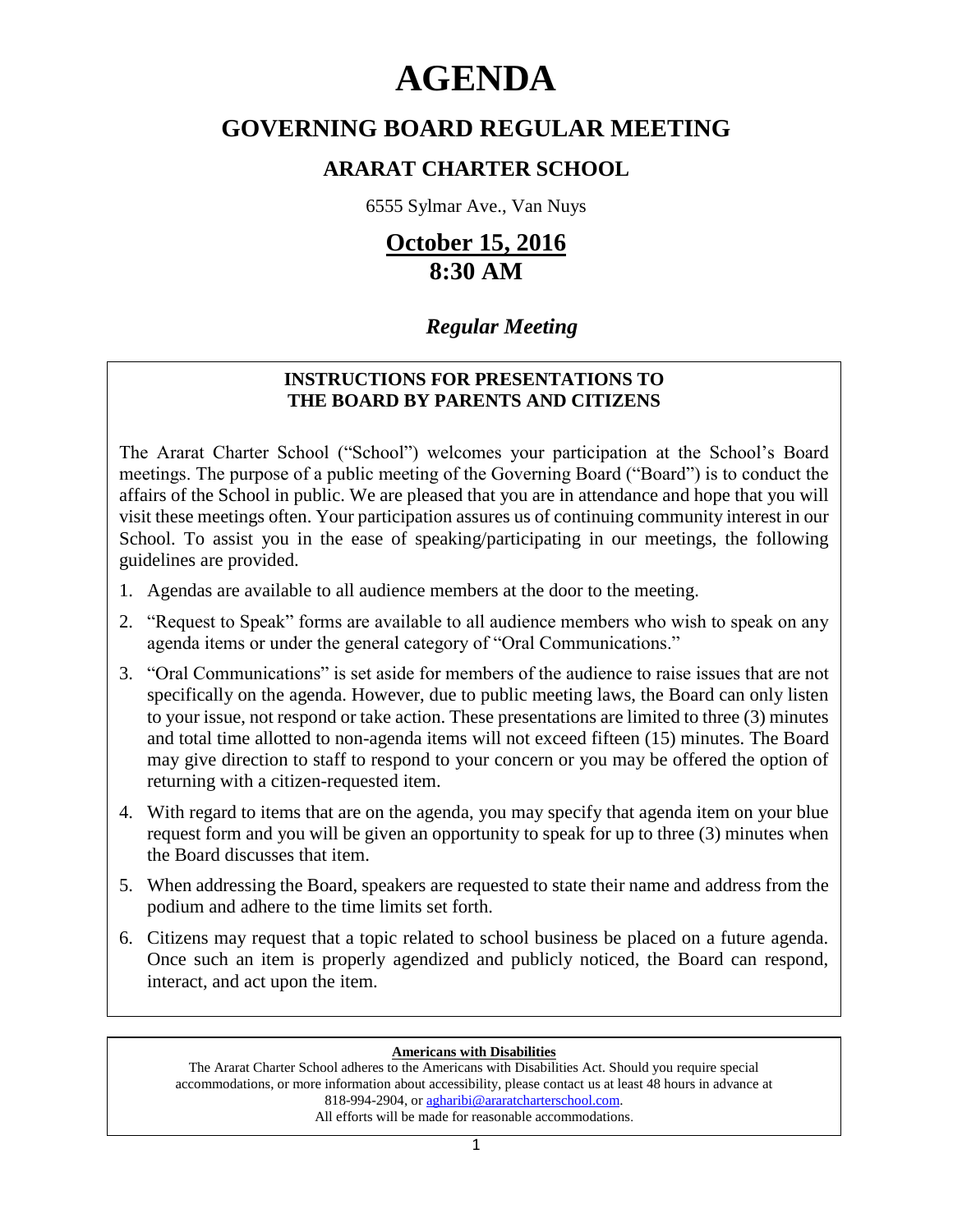#### **A. OPEN SESSION/CALL TO ORDER:**

Meeting was called to order by Board Chairperson, Dr. Berjouhi Koukeyan at \_\_\_\_ am.

#### **B. ROLL CALL**



## **C. APPROVAL OF MINUTES OF BOARD MEETING OF SEPTEMBER 17, 2016**

Moved by: Seconded by: Vote: \_\_\_\_\_

### **II. COMMUNICATIONS**

#### **A. ORAL COMMUNICATIONS:**

*Non-agenda items: no individual presentation shall be for more than three (3) minutes and the total time for this purpose shall not exceed fifteen (15) minutes. Ordinarily, Board members will not respond to presentations and no action can be taken. However, the Board may give direction to staff following a presentation.*

#### **B. FOR INFORMATION: CHAIRPERSON'S REPORT**. (Attachment)

- **1. Update Regarding the Leasing/Purchasing and Financing of a Facility**
- **2. Diversity Plan Update**

#### **C. FOR INFORMATION: PRINCIPAL'S REPORT.** (Attachment)

*This is a presentation of information that has occurred since the previous Board meeting. (Per attached report)*

- **1. Update on Calendar of Events**
- **2. Update on Enrollment**
- **3. Update on School Staff Openings**
- **4. Update on Facilities Incentive Grant**

#### **D. FOR INFORMATION: FINANCIAL REPORT**

- *This is an update from what has transpired since the last board meeting.*
- **1. Budget to Date Update from Edtec**

#### **III. CONSENT AGENDA ITEMS**

*All matters listed under the consent agenda are considered by the Board to be routine and will be approved/enacted by the Board in one motion in the form listed below. Unless specifically requested by a Board member for further discussion or*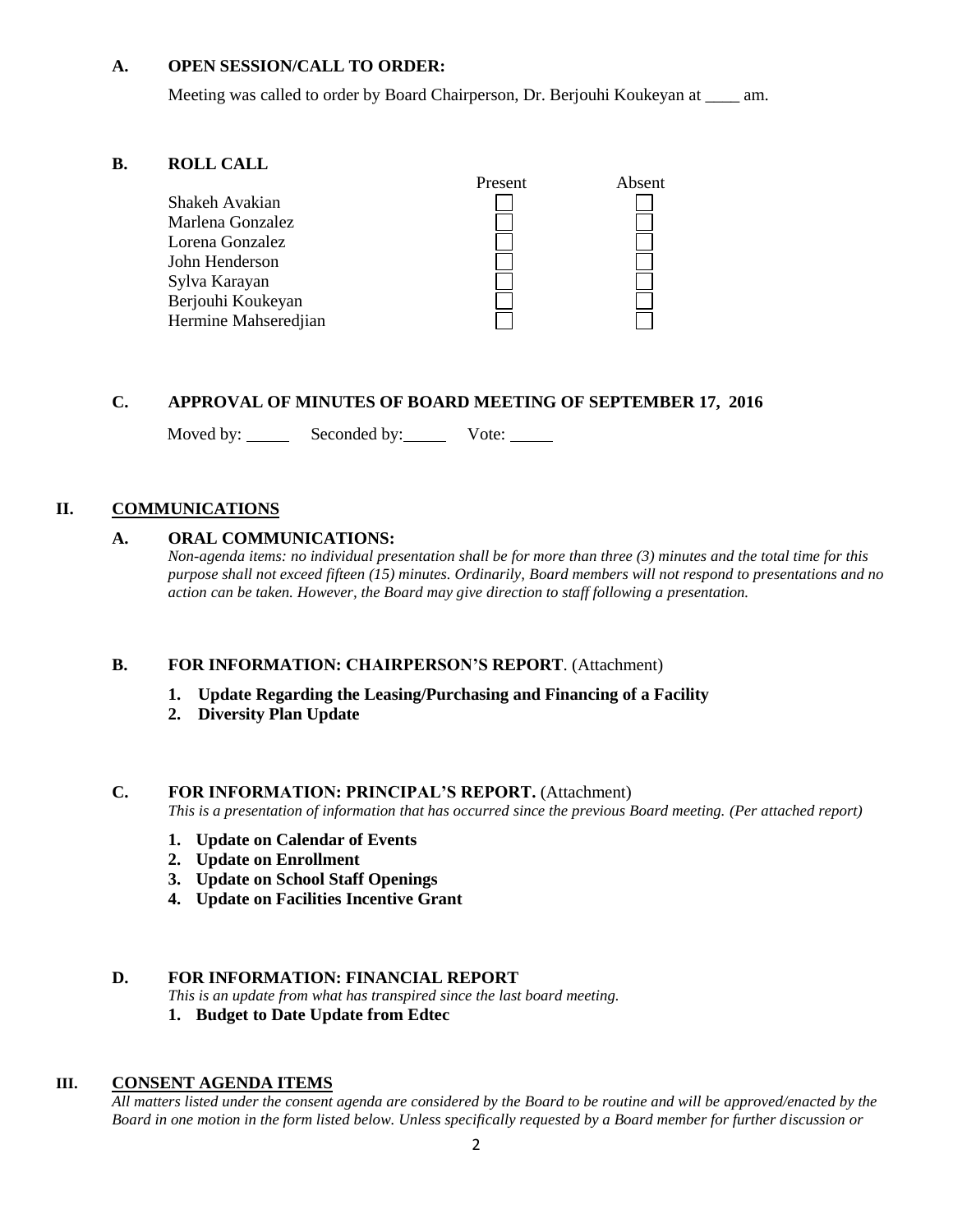*removed from the agenda, there will be no discussion of these items prior to the Board votes on them. The Principal recommends approval of all consent agenda items.*

#### **IV. ACTION ITEMS**

#### **A. Approval is requested for 5 th Grade overnight trip to Riley's Farm in the amount of \$10,500.00 Recommend approval**

 Motion by: Seconded by: Vote:

**B. Approval is requested for accommodation of provision under the Fair Labor Standards Act as it pertains to compensation for work performed by classified employees by text, e-mail, or phone outside of their assigned work hours** 

**Recommend approval**

 Motion by: Seconded by: Vote:

**C. Approval is requested for preliminary diversity report to address the recommendations from 2015- 2016 LAUSD annual review**

#### **Recommend approval**

 Motion by: Seconded by: Vote:

#### s

#### **D. INFORMATION ITEMS**/**POSSIBLE ACTION:**

- **A. Update for Special Education 2016-2017; RSP teacher**
- **B. Association Update**

#### **V. CLOSED SESSION**

*Adjourned to Closed Session at\_\_\_\_\_\_\_\_\_\_\_\_ to consider and/or take action upon any of the following items:*

**Public Employee Employment (G.C. 54957)** Title:

- **Certificated Personnel Update : Approval of additional teacher contracts for 2016-17 for kindergarten and third grade teachers**
- **Classified Updates: Update on Workers Compensation related incident involving a classified employee**
- **Certificated/Management:**

#### **Conference with Legal Counsel:**

Possible litigation pursuant to (2) or (3) of subdivision (d) of section 5495956.9: one case